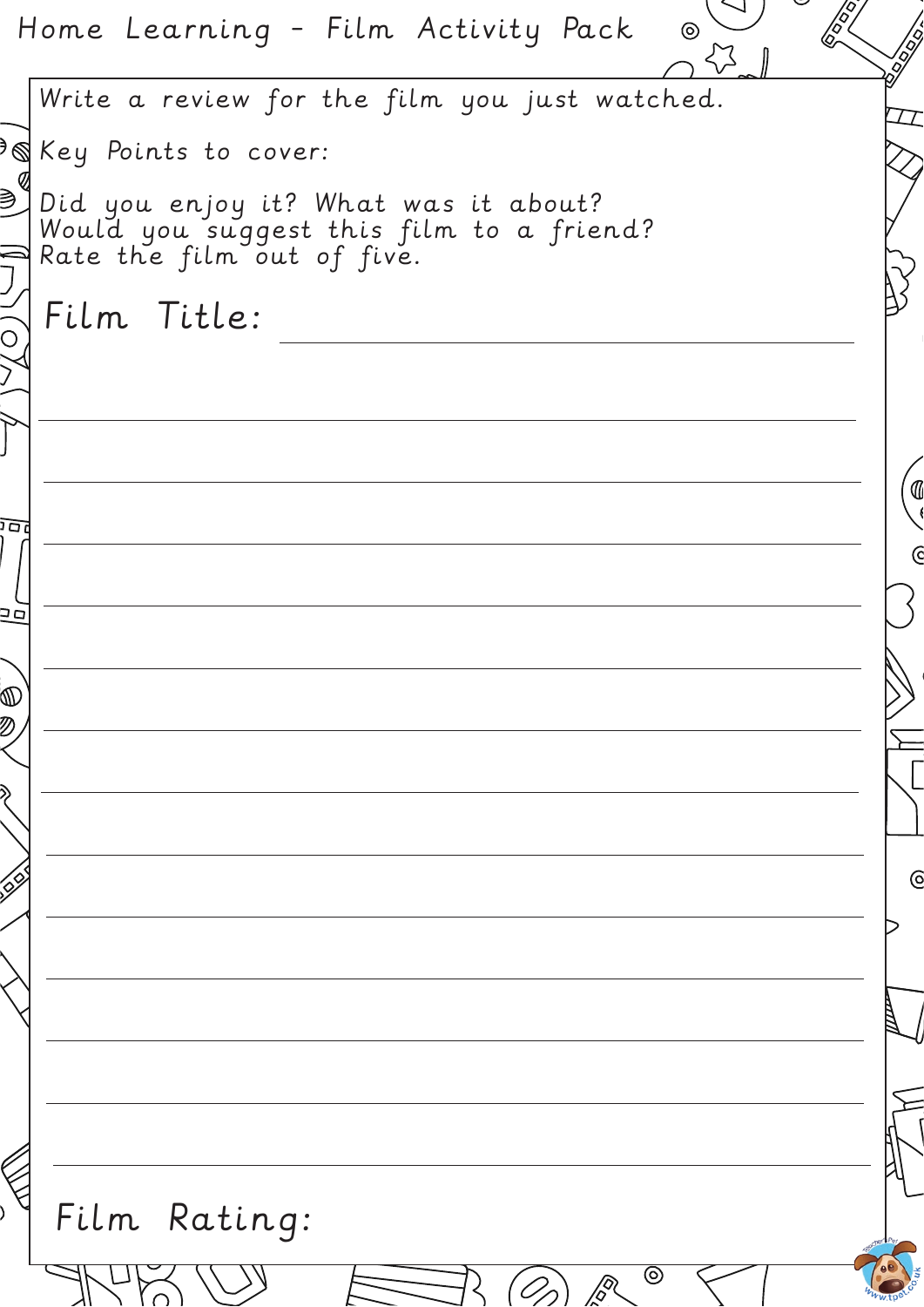| ₡<br>Home Learning - Film Activity Pack<br>$\bar{\mathbf{S}}$                                                                                                  |  |
|----------------------------------------------------------------------------------------------------------------------------------------------------------------|--|
| Sound in films is very important as it lets you<br>$\sqrt{u}$ nderstand what is happening on the screen.<br>They do this through sound effects and music. (52) |  |
| Can you describe the sounds in the film you                                                                                                                    |  |
| $\mathbb S$ what was the music like in the film?<br>Do you know what genre the music was?                                                                      |  |
|                                                                                                                                                                |  |
|                                                                                                                                                                |  |
| Did they use lots of sound effects?<br>A sound effect is an added sound such as a dinosaur                                                                     |  |
| roar in Jurassic Park.<br>Can you list any of the sound effects?                                                                                               |  |
|                                                                                                                                                                |  |
|                                                                                                                                                                |  |
|                                                                                                                                                                |  |
|                                                                                                                                                                |  |
|                                                                                                                                                                |  |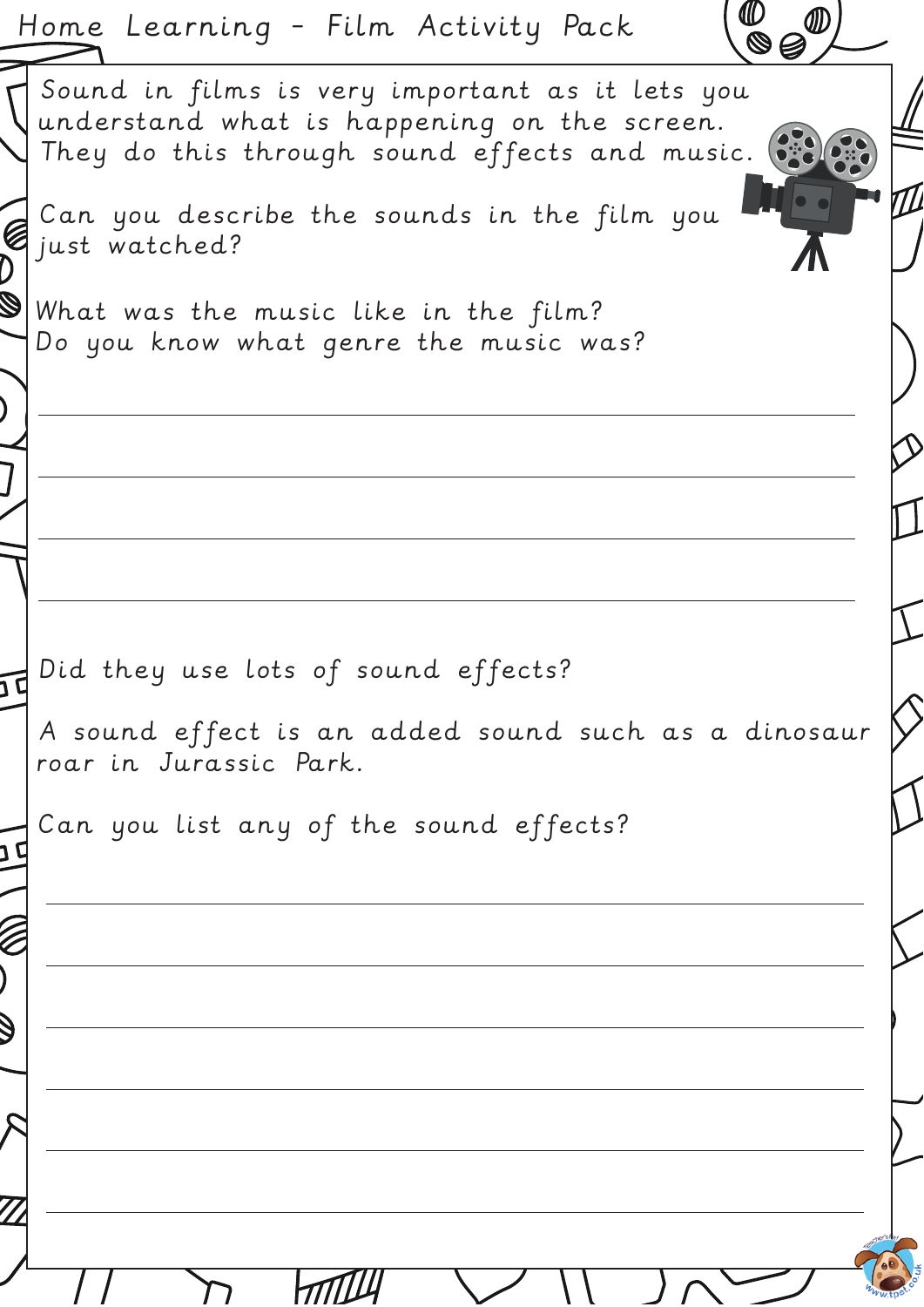| Home Learning - Film Activity Pack                                | w                                                        |  |
|-------------------------------------------------------------------|----------------------------------------------------------|--|
|                                                                   | Every film has a wide selection of different characters. |  |
| Who was your favourite character in the film<br>you just watched? |                                                          |  |
| Write a fact file on that character.                              |                                                          |  |
| $\mid$ Drawing of the character $\mid$ Who was this character?    |                                                          |  |
|                                                                   |                                                          |  |
|                                                                   |                                                          |  |
|                                                                   |                                                          |  |
|                                                                   |                                                          |  |
|                                                                   | What is a famous quote that<br>they say?                 |  |
|                                                                   |                                                          |  |
|                                                                   | Why are they your favourite?                             |  |
|                                                                   |                                                          |  |
|                                                                   |                                                          |  |
|                                                                   |                                                          |  |
| Name:                                                             |                                                          |  |
|                                                                   |                                                          |  |

**TOULY** 

 $e^{\Theta}$ Ē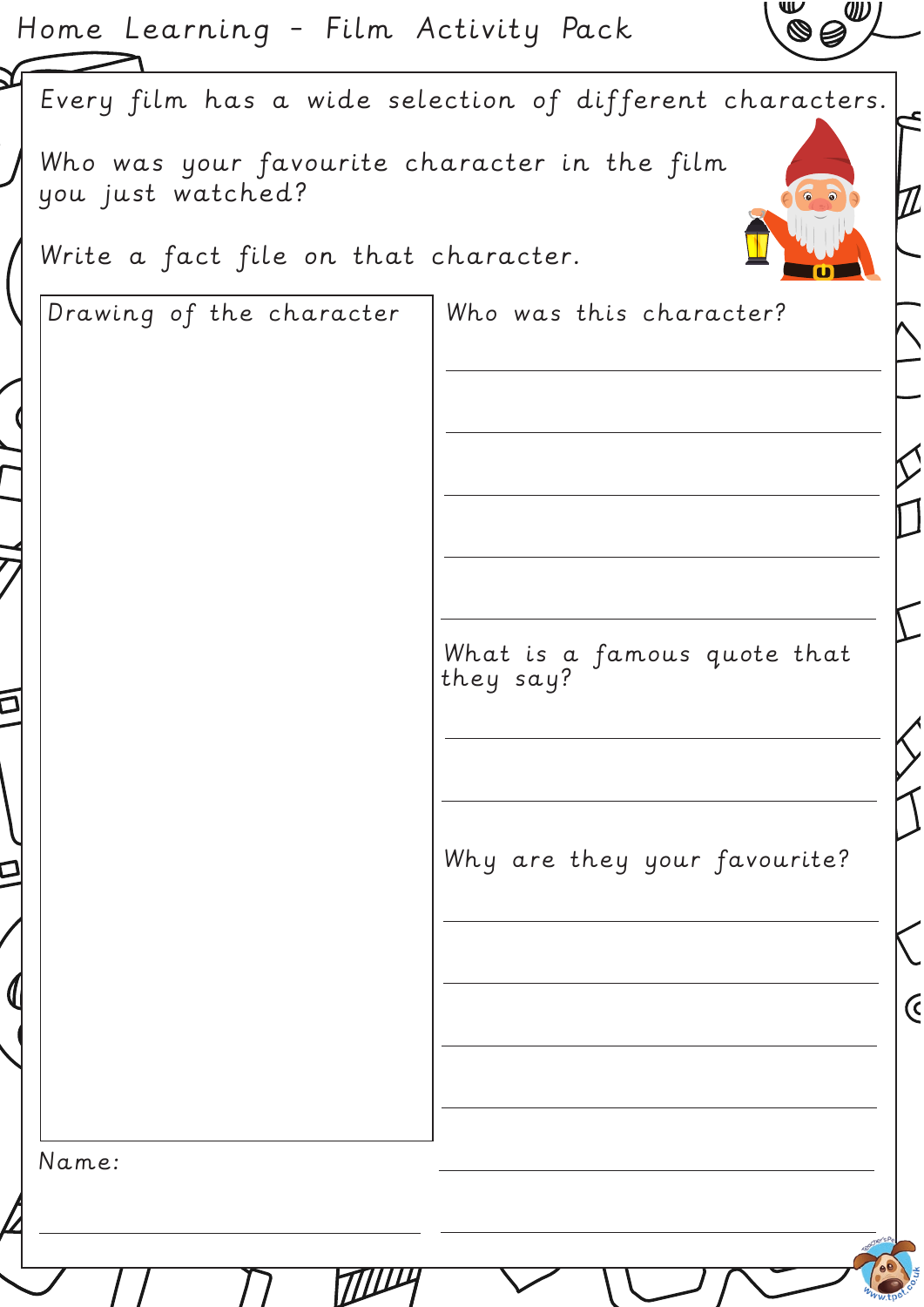Home Learning - Film Activity Pack

Can you design a film poster for the film you just watched? Remember to include the film title, it's main characters and a hint at the plot.



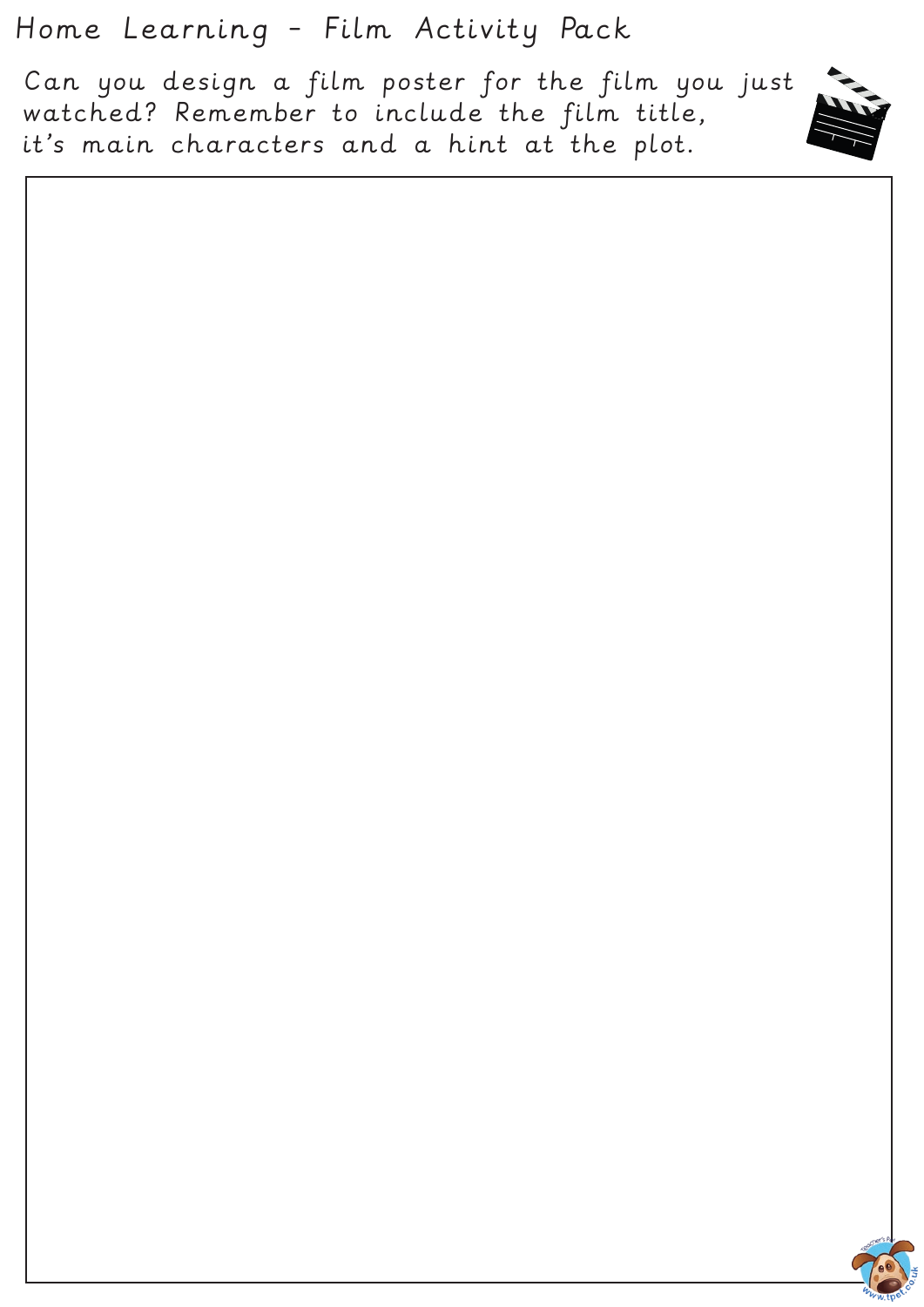Home Learning - Film Activity Pack

Using a device that lets you record video, can you recreate a scene from the film? Creating a story board will help you plan out the scene. Create costumes and props to help you when you film it.